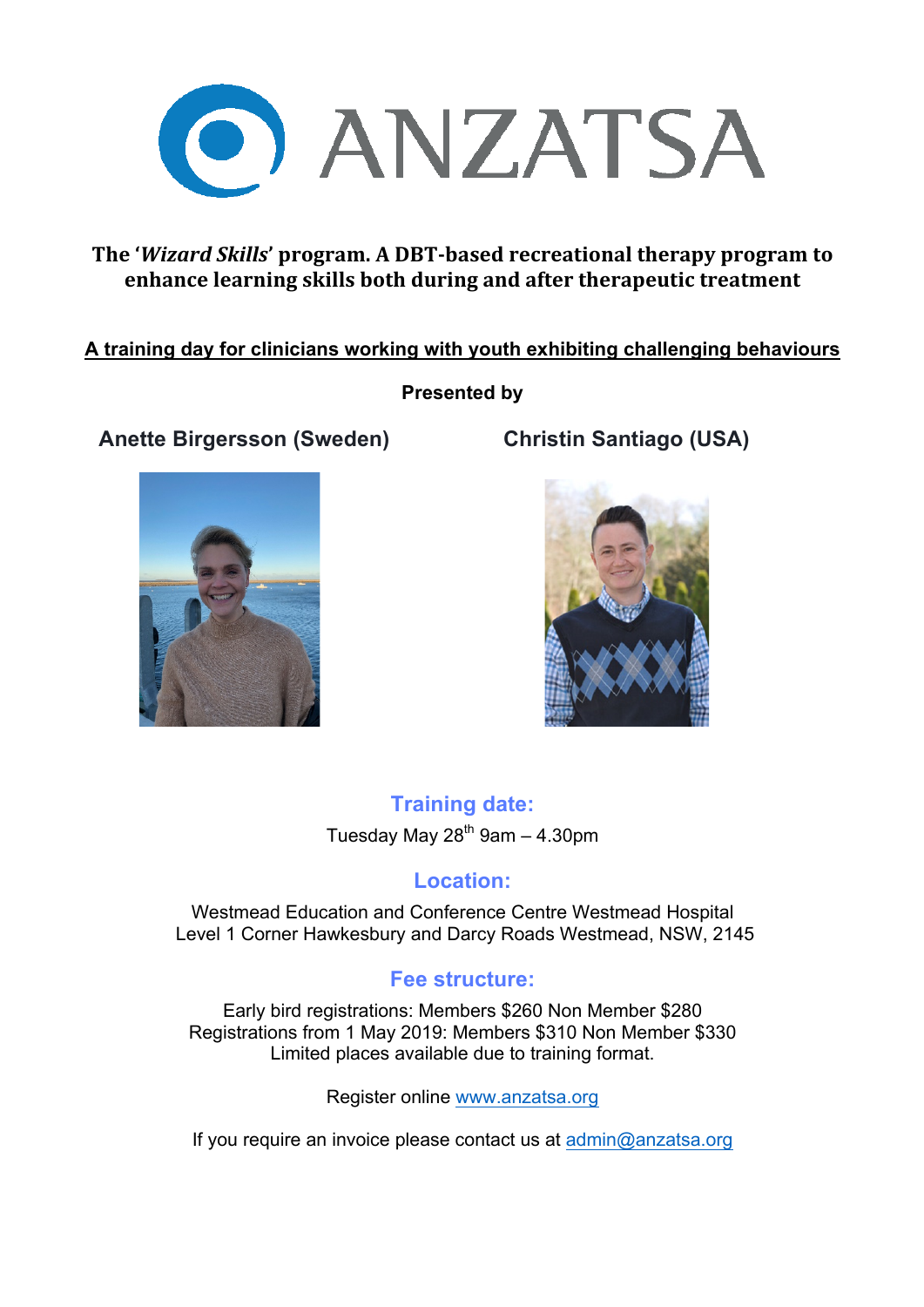## **The Training**

The *Wizard Skills* program combines DBT-skills with recreational therapy to enhance skillslearning and the maintenance of skills after treatment for traumatized youth and children, including kids who are in out-of-home care, or have other specific affect-management issues.

The program offers a strengths-based approach that directly targets the major areas of concern that youth with challenging behaviours display: guilt, shame, anxiety, anger, dysregulation, and self-esteem. The addition of mindfulness training, as well as experiential learning, allows for a more complete whole-person treatment model to increase emotional regulation and competency (Singh, et al 2011). Using experiential learning as a major tool within this model also addresses the language-based deficits that youth display.

Attendees will be introduced to behaviour-change strategies that work 'bottom-up', and all through the waking-hours of the day – in other words, these skills can be utilised during school-hours, in-therapy, at home and in every other setting that young people may be engaged in.

As skill-development takes time and effort, the trainers present the *Wizard Skills* program within a *Risk, Needs, Responsivity (RNR)* framework, ensuring that attendees walk away from the training with a full and comprehensive understanding of how these interventions can be tailored to an individual client and his/her needs – rather than a 'one size fits all' approach that so often falls-flat with more complex presentations. This ensures clients develop, challenge and practice new skills in a safe environment with staff who can guide and supervise.

The training includes:

- The basics of DBT
- The basics of recreational therapy
- Behavioural analysis/ Chain analysis
- Trauma and the effects of trauma on the brain
- Working with adolescents with trauma, diagnosis and challenging behaviours
- How to teach the DBT skills: Mindfulness, Distress tolerance
- Emotional regulation, Relationship skills and how to practice them in every-day life
- How to get families and residential staff involved in the skills training
- Developing individualised treatment plans
- Learning how to make treatment sensory-based and multimodal

….....And lots of practice with role-plays and activities!

The *Wizard Skills* model training has been presented across the United States, the UK and Europe, including at ATSA and NOTA. It is a highly-acclaimed, lively and interactive (dare we say – fun) training day that will have you walking away feeling energised and excited about new potentials for your clients. Highly recommended for beginning, intermediate and even very experienced clinicians (psychologists, social workers, teachers, and residential program staff).